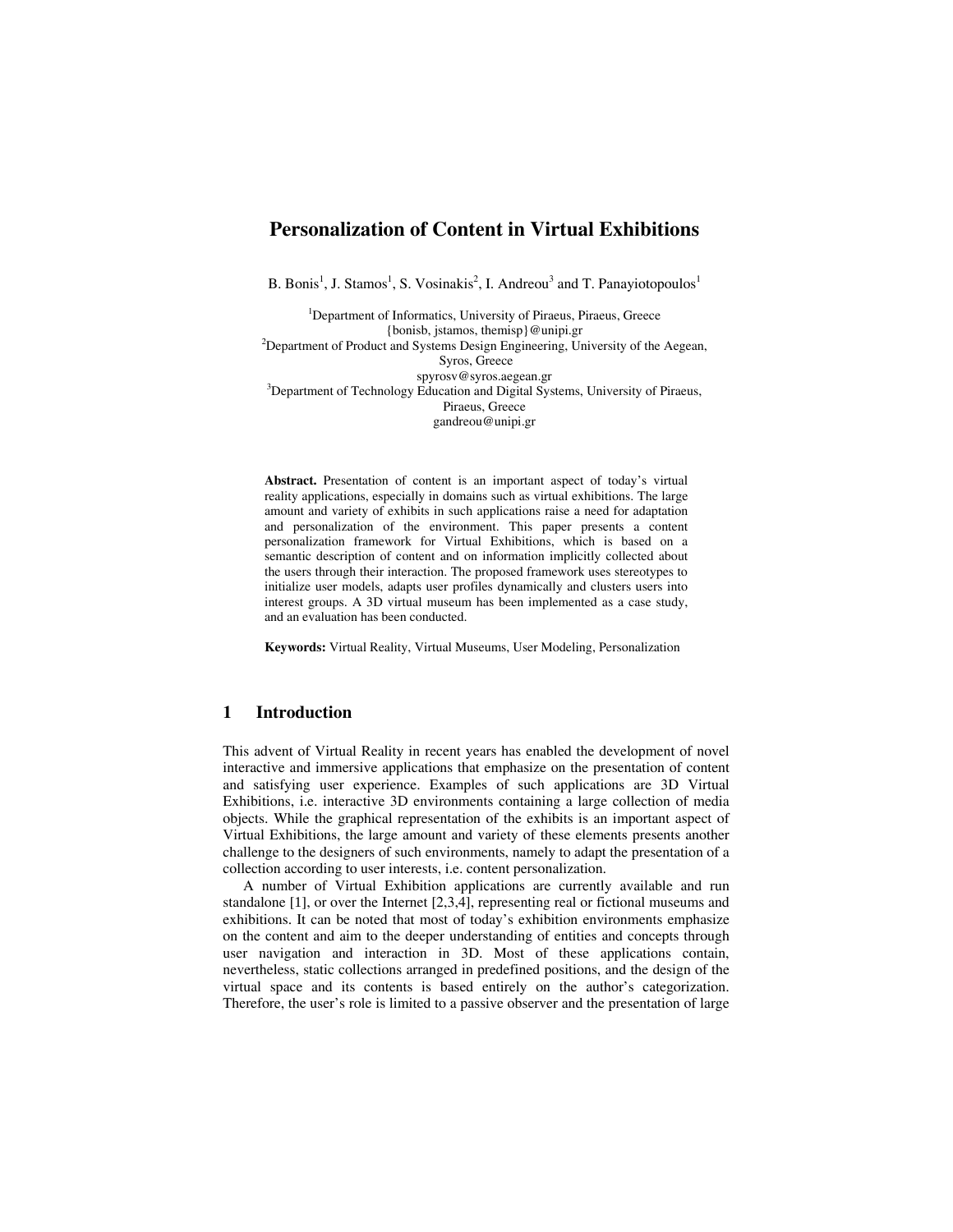#### 2 B. Bonis, I. Stamos, S. Vosinakis, I. Andreou and T. Panayiotopoulos

collections may fall into the obstacle of navigational difficulties in 3D environments [5], which eventually leads to the reduction of user interest and to the disability to explore and search for the desired content [6].

The problem of presenting and categorizing large quantities of content has been effectively addressed in Web [7,8,9,10] and multimedia applications [11], where user modeling has been used to personalize content presentation based on the users' own interests. The authors claim that virtual environments could also benefit from user modeling and adaptation techniques that make assumptions about user interests and intentions concerning the application, and construct the virtual space accordingly. Such a personalized space may reduce the navigational burden while it still retains the metaphor of being immersed in a 3D environment. Although the concept of personalizing content is not new, there have been few approaches towards user modeling in 3D environments. In analogy to the theory of content adaptation on the Web [12], content personalization in 3D could be supported by a) a process of recognizing user interaction patterns in the 3D environment [13], b) a mechanism that makes assumptions about user preferences based on these interactions, and c) respective modifications of the environment that reflect user needs and increase her satisfaction.

As a first step towards this theory, Chittaro and Ranon have proposed AWE3D [14], an architecture for presenting personalized 3D content on the Web. In this approach, the system monitors and records user interactions with the environment and applies a rule set on the recorded interactions in order to modify the user model, and personalizes the environment based on assumptions concerning user preferences. They present a 3D E-Commerce application as a case study. The work of dos Santos and Osorio [15] also focuses on content adaptation in 3D environments. They use a rule based approach with certainty factors to modify the content and structure of the environment according to user interests. A distance learning environment has been created as a prototype. Both approaches adopt a rule based mechanism to generate and update the user models, and the responsibility of defining and validating these rules lies entirely on the designer. Any modification of the content will require respective changes in the rules.

Celentano and Pittarello [13] propose an approach to facilitate adaptive interaction with the virtual environment, which is based on the following: a structured design of the 3D interaction space, the distinction between a basic virtual world layer and an interaction layer, and the recording of the environment's usage by the user in order to find interaction patterns. The aim is to facilitate the system's usage by monitoring user behavior and predicting future needs for interaction purposes. When the system recognizes the initial state of an interaction pattern, it executes the final state without letting the user engage in the intermediate ones.

The authors propose a novel approach towards adaptive virtual environments, in which objects are dynamically distributed among rooms and users may experience personalized presentations based on their previous interaction with the system. The proposed framework is supported by a semantic graph, defined by the designer, which describes the nature of the exhibits by hierarchically categorizing the content, and drives the user modeling process. Additionally, the authors support the claim that users' experience in a virtual exhibition is enhanced through communication and collaboration with other users in a shared environment [16]. In this context, the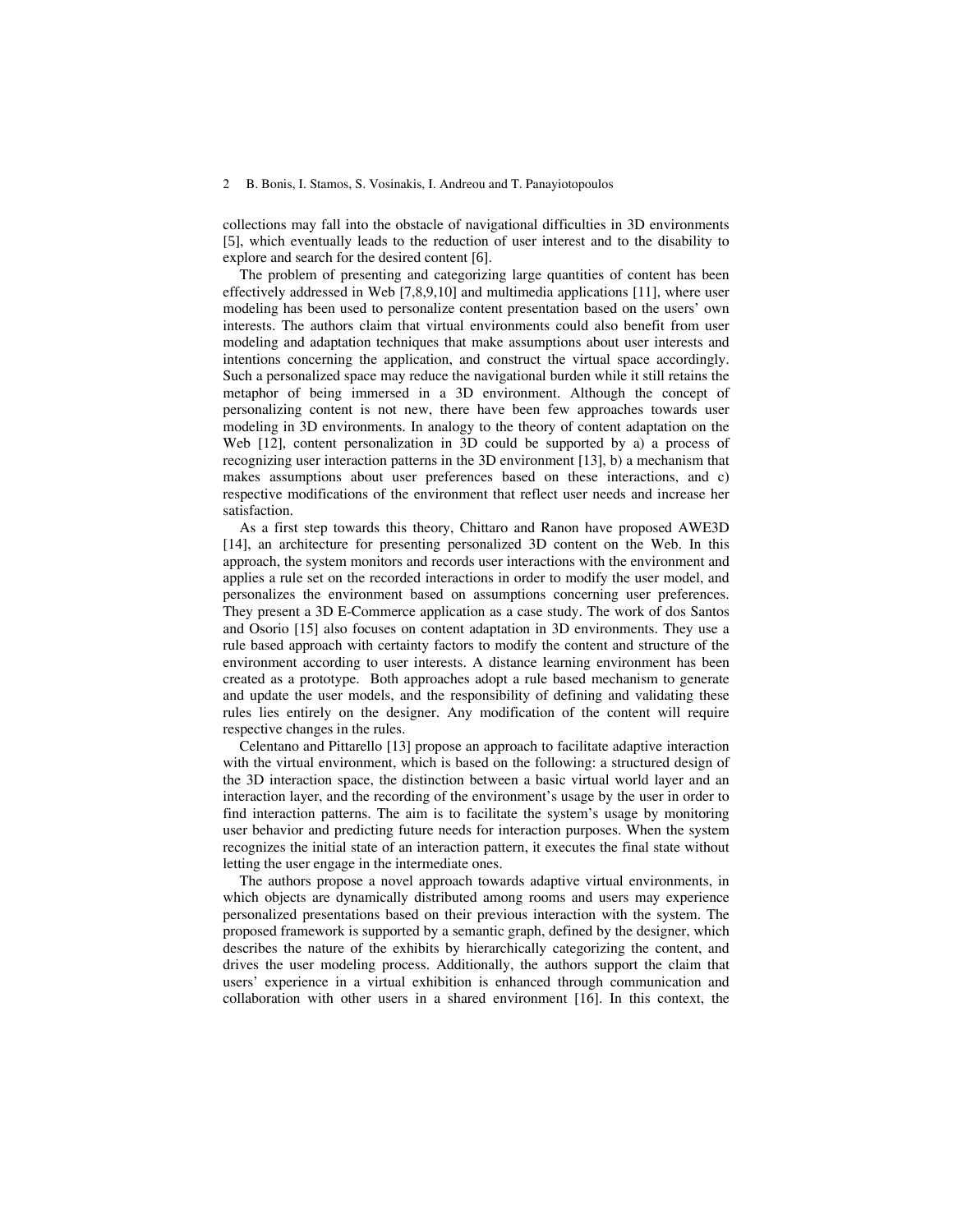proposed framework supports dynamic clustering of user groups based on the similarity of user models, which may lead to the formation of e-societies with similar interests. The authors have implemented a science fiction virtual museum as a case study of the proposed framework and have performed a user evaluation of the application. Evaluation results indicate the impact of the user modeling process in adapting the presentation of content to the user preferences and a significant degree of user satisfaction from the system in general.

The rest of the paper is structured as follows: section 2 presents the proposed framework for content personalization in virtual exhibitions, while section 3 presents a science fiction virtual museum as a case study and section 4 presents an evaluation of the implemented system. Finally, section 5 draws the conclusions and states the future work.

## **2 A Framework for Content Personalization**

The proposed framework for designing and implementing virtual exhibitions with content personalization is based on four methods that enhance a static 3D environment with dynamic characteristics: user model generation, content selection and presentation, user model update and clustering. In the next paragraph a full user interaction session with an application designed under this framework is presented.

When a new user enters the environment for the first time, a user model is assigned to her based on stereotypes [17] that correspond to her selection of an avatar, i.e. her graphical representation in the 3D environment. While the user is browsing the environment, her navigation and interaction with content are monitored and the recorded behavior is utilized to make assumptions about her interests and preferences, which are then incorporated into the user's profile. At any time, the user can ask to be transported to a personalized environment, which reflects her assumed preferences and recommends new content that might be of her interest. The user can also join communities with similar preferences, visit other personalized environments, and exchange opinions about the content. User interest groups are proposed by the environment through an automated clustering process.

From the designer's point of view, the framework can be employed to construct new dynamic virtual exhibitions without having to define explicit rules for content personalization and adaptation. The designer has to provide the 3D content, i.e. the rooms and objects of the environment, the semantic graph, i.e. an ontological description of the content, and the user stereotypes that contain templates of initial user preferences concerning the content. A presentation process then creates the exhibition rooms and distributes the exhibits dynamically based on the above data. The personalized environments also depend on the interaction history of the respective users. Furthermore, exhibitions generated using the proposed framework can be easily adapted or enhanced by altering or inserting new 3D content and making appropriate changes in the semantic graph and the user stereotypes.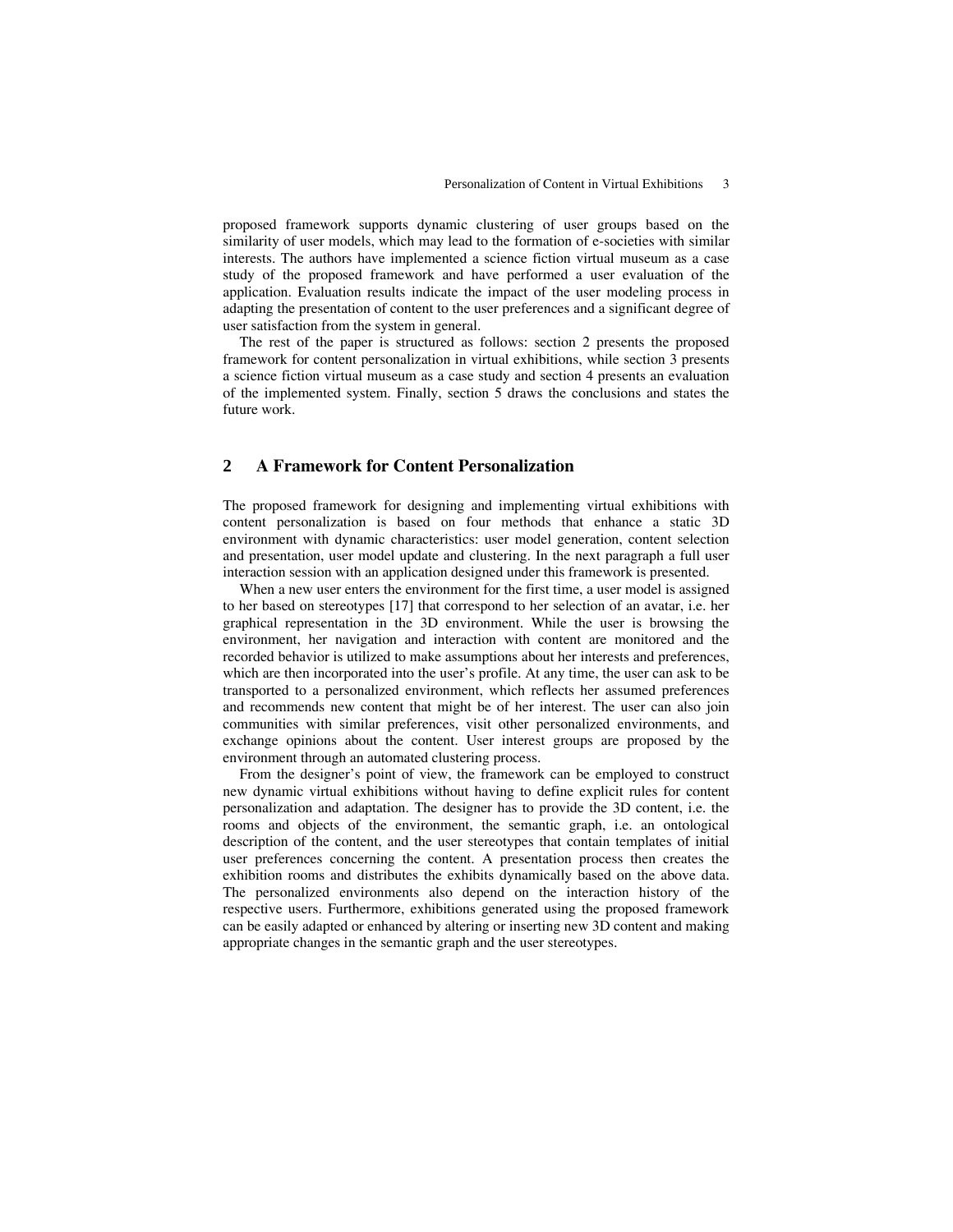#### 4 B. Bonis, I. Stamos, S. Vosinakis, I. Andreou and T. Panayiotopoulos



**Fig.1.** The proposed architecture

The proposed framework is based on a thin client/server architecture (Fig.1), in which the users interact with the environment on the client side and user modeling takes place on the server side. This architecture follows the paradigm of decentralized user modeling architectures [18], and allows clustering of users into groups with similar preferences, whilst it is also necessary for the support of multi-user environments and for immediate adaptation and expansion of exhibition data by the designer.

The rest of this section describes the proposed framework and the related architectural components in detail.

#### **2.1 The Semantic Graph**

A vast number of applications that utilize user modeling methodologies try to address the user's need for quick and efficient access to a subset of information that meets her interests and preferences, without having to search through a larger set of objects. A widely used term in the literature for describing these applications is recommender systems [7,10,11,17,19,20,21]. A distinctive characteristic of these systems compared to information retrieval and filtering systems and to search engines is the output of individualized information based on a priori knowledge about the content and assumptions about user preferences.

A thematically uniform set of objects can be grouped together and categorized based on a number of criteria; relations can be determined between objects and categories or between categories themselves, e.g. relations of affinity and inheritance. For example, in an art exhibition, exhibits can be grouped with respect to their creators, the epoch or the style. These categories can be generalized into broader categories or specialized into subcategories. A categorical hierarchy of this type forms a tree with nodes being the categories and edges being the relations between them. The entirety of the categories can thus be represented as a forest (a set of distinct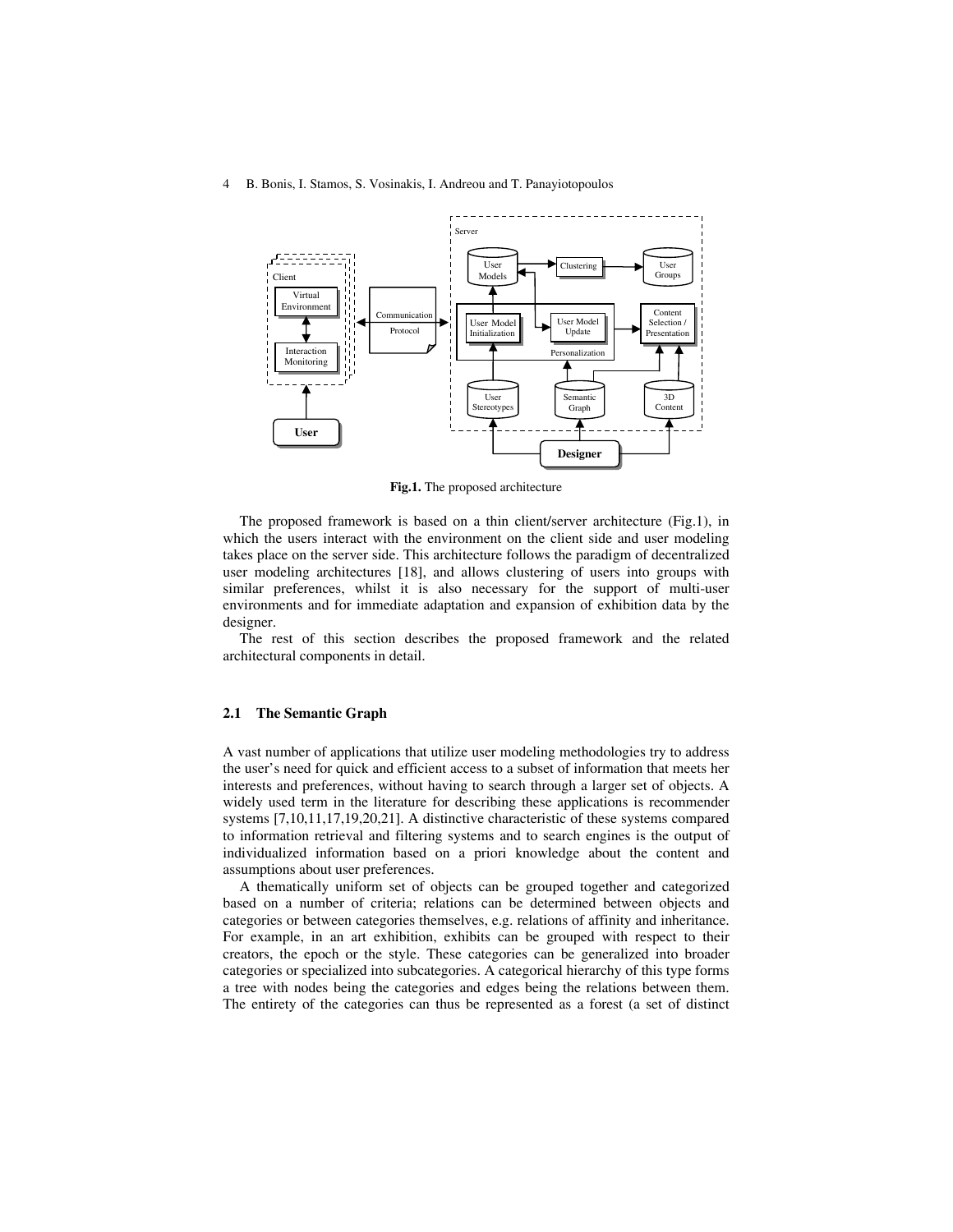trees). Nodes at higher levels in each tree imply categories with broader meaning and relations between nodes can be viewed as inheritance relations. Nodes of different trees can be connected implying a semantic *union* relation. Because of the union relations this categorization scheme is used as a graph instead of a forest in the context of determining related categories. The actual objects are attached to the categorization trees using connection(s) with one or more lowest-level category nodes (the leafs of the categorization trees) via an instance relation. Thus, the resulting structured hierarchical semantic taxonomy forms a directional graph, the Semantic Graph (SG), in which nodes (distributed into levels) stand for objects and concepts, edges represent the relations between them [19,22,23] and the levels represent the degree of generalization*.*

Nodes are divided in two categories, the *object nodes*, which represent the actual elements of the environment, and the *categorization nodes*, which represent object categories. The latter are distributed hierarchically based on generalization relations; a broader term lies at a higher level than a more specialized one.

Figure 2 presents a sample part of a semantic graph that is used for categorizing cars. The dashed line is a union relation that connects two categories belonging to different trees. In the example the node Type is divided into two subcategories, the nodes Professional and Racing that are also divided into two subcategories each. The EVO 5 has been used as a WRC racing car and it was manufactured by Mitsubishi, thus it can be connected with the nodes WRC and Mitsubishi. The union relation connects the respective nodes to imply the association between Ferrari manufacturer and F1.



**Fig. 2:** A part of a semantic graph for categorizing cars

Let A be the node at the lower end of a categorization edge and B the node at the upper end. All edges (which represent the aforementioned relations) have a numerical weight in the range of (0, 1], which is the degree of membership of the object or concept that node A represents to the set that the node B portrays. The use of the degree of membership is analogous to the respective term from the Fuzzy Set Theory [23]. For example, the Terminator II movie can be said to be a well known sci-fi movie of the 90's, so the degree of membership of this movie in the Sci-fi and 90's categories is significant. In the case of union edges, the weights represent the degree of association between the connected nodes. The choice of weights can be made by using expert knowledge or by using machine learning techniques. The degrees of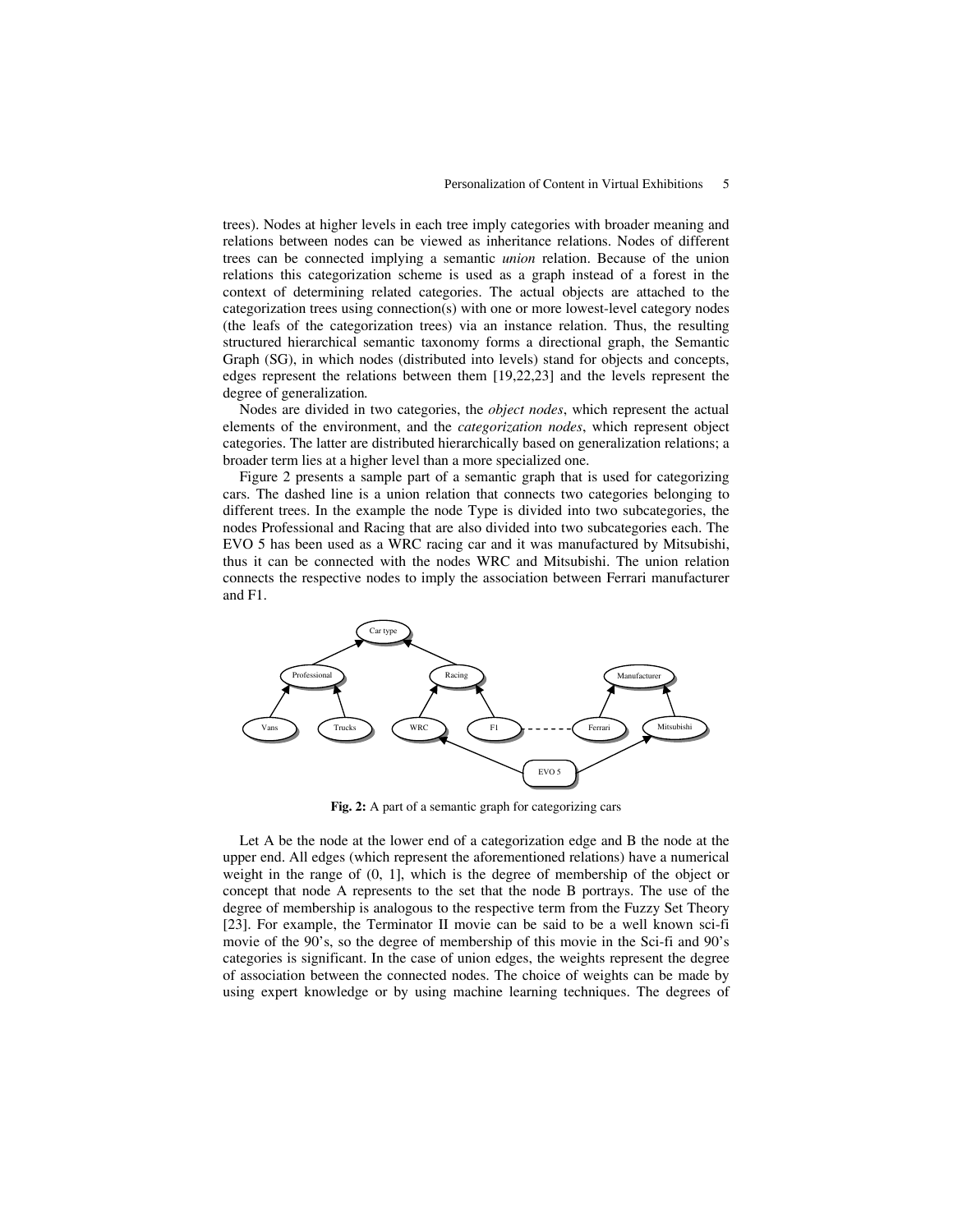membership and the degrees of association are used during the execution of the personalization-recommendation algorithm.

In the proposed framework, the SG is the core element, because it drives most computational procedures:

- modeling user preferences in the environment,
- providing recommendations to users,
- clustering users with similar preferences to groups, and
- dynamically distributing the content into separate rooms and determining the connections between them.

The authors argue that the SG facilitates access to the exhibition's content repository, by reflecting a natural content interpretation, effectively serving the users' informational needs and preferences.

### **2.2 Dynamic Content Generation and Rendering**

The hierarchical structure of the SG is used for the creation of the virtual exhibition's spatial structure. Each categorization node can be represented by a set of conceptually relevant rooms that are connected via doors, following the graph's edges and the relations of kinship between semantic nodes. This approach provides a multidimensional navigation paradigm, in which rooms are connected based on their semantic similarity. A user can navigate inside the exhibition environment and browse the content by following paths that correspond to any of the concepts that can characterize it. E.g. a room with objects from Steven Spielberg movies is connected with the room of US directors (at a higher level). By dynamically structuring the environment, the effort of designing and creating every room in the exhibition is reduced to a minimum.

The designer provides a number of template rooms that are used by the client application to construct the actual exhibition rooms. The system requires a default template room and, optionally, any number of thematic rooms related to existing categories of the semantic graph. Each template room is a 3D model of a section of the exhibition environment, in which two types of objects are inserted: *doors* and *exhibit containers*. When the client application has to construct a thematic exhibition room it searches for a predefined template that matches the respective category. In the case that no such template exists, the default room is used. Then, the system dynamically links the room with related ones using the existing doors, each labelled by the name of the room it leads to. Finally, the exhibits are dynamically placed in the containers defined by the designer. A default exhibition is constructed by creating an entrance room that is connected to all the general (top-level) category rooms of the semantic graph.

The collection of objects that will populate each room is generated by traversing the graph from the respective categorization node to the set of object nodes. The number of objects can be significantly large, especially when browsing the content of higher-level nodes. In that case, objects are distributed into a set of interconnected rooms.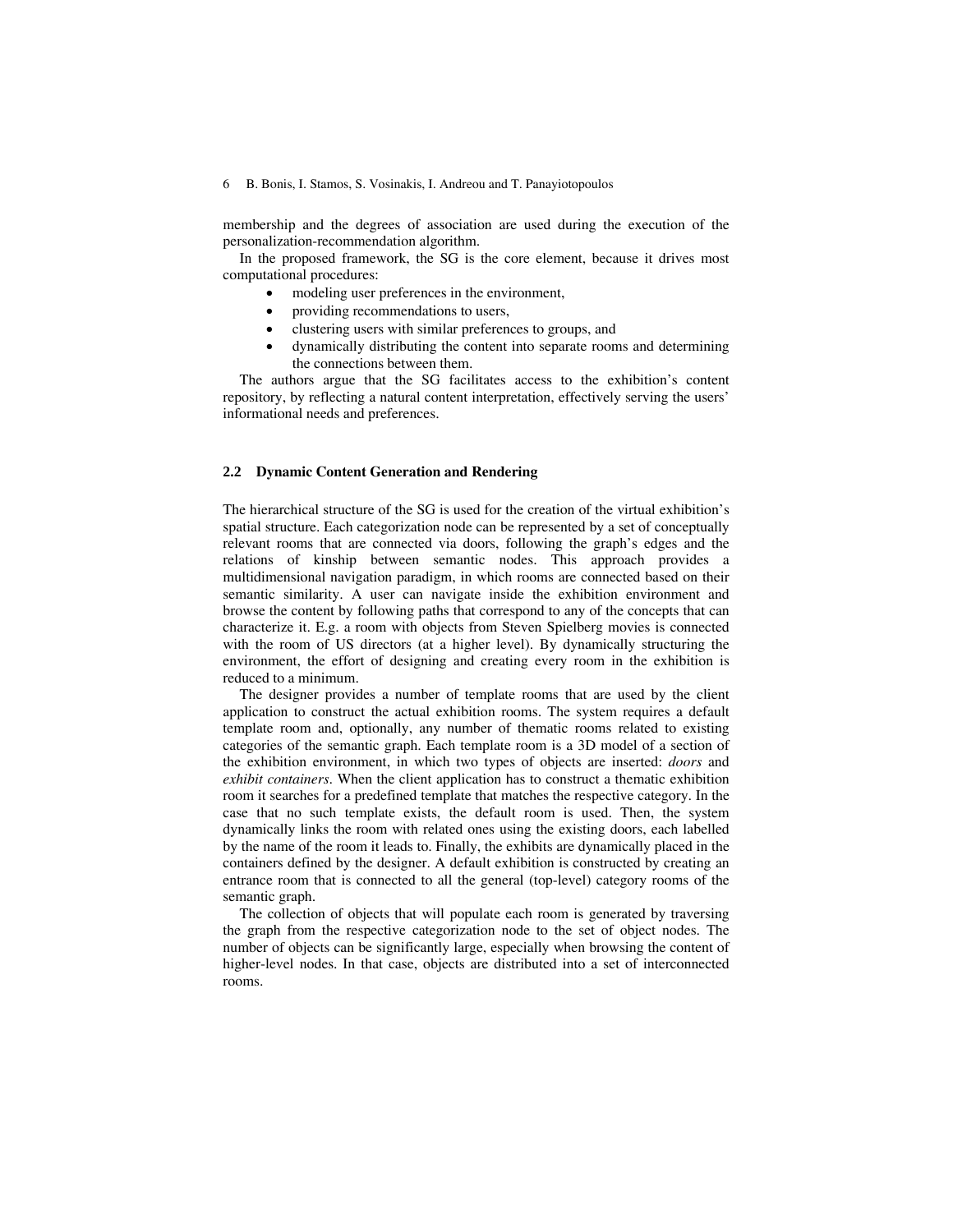### **2.3 Personalization**

All available objects in the proposed framework are categorized by the SG in a semantic taxonomy. When and if a user is interested in a certain object, it can be assumed that she is also interested in one or more categories to which the object belongs (she likes the movie series Star Wars because she likes sci-fi movies). If this belief is reinforced during the interaction with the system, a recommendation set with members originating from this particular category would probably be a preferable choice. The *user model* is an instance of the SG, with all nodes being given a numerical value (positive or negative), which represents the degree of interest that the user is assumed to have for the term or object that the node portrays. The process of calculating these degrees of interest is analytically explained in the next paragraphs.

**User Stereotypes.** As stated in [24], the explicit creation of a user profile may annoy users that are unwilling to state their interests and lead to user models that do not actually reflect the user preferences. Therefore, an indirect method for generating an initial user model has been utilized, in which a set of stereotypes [17] is used to initialize the model of a new user. At registration time, the user selects an avatar from a provided library, and the system creates an initial user model and thus makes an assumption about her preferences and interests based on her selection. Each avatar is related with assumptions about the user, which are lexical values of properties defined by the designer. A possible set of properties can be age, sex, education or anything that is considered to characterize the users and the respective values can be young, old, female, male, high, low etc. The stereotypes are rules that relate each value of each property with estimated degrees of interest for a set of nodes in the SG.

The degree of interest in the categorization nodes is calculated as follows. Initially all the categorization nodes have a zero value. For each value of each property, the degree of interest declared in a stereotype (if any) is added to the respective categorization node. This initial user model is used for the formation of a recommendation set (which will be explained in the following paragraphs) prior to the user interaction with the 3D environment. This approach deals with the new user problem [20], with a reduced accuracy nevertheless. This is an initial estimation, however, and as the user interacts with the system, information is accumulated in the user model, updating it and thereby increasing its accuracy.

The aforementioned methodology is based on researches [25,26] that state the possible relation between the choice of an avatar by the user and the users' intrinsic characteristics and personality trades. Expert knowledge and/or user segmentation researches can be used to create the set of stereotypes*.* 

**Data Acquisition and User Model Updating.** The algorithm that updates the user model based on her interactions uses a forward propagation mechanism. Initially, it collects the summing degree of interest for each object node of the SG that the user has interacted with. This is the result of a monitoring process that takes place on the client side. A variety of acquisition methods can be used, such as measuring the time spent by the user observing an object, taking into account the type of interaction, and providing a rating system that lets users express their preferences. The framework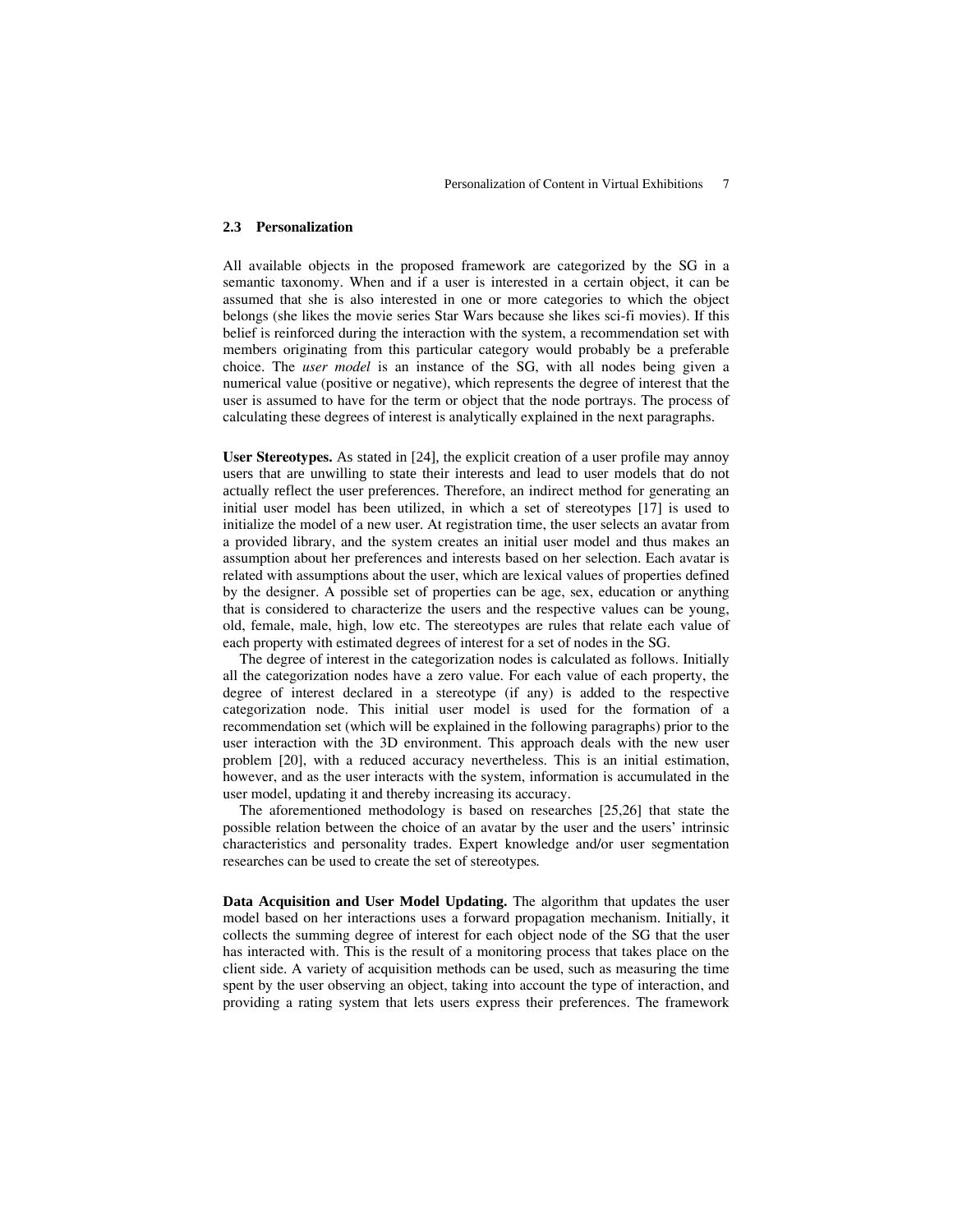#### 8 B. Bonis, I. Stamos, S. Vosinakis, I. Andreou and T. Panayiotopoulos

supports various types of acquisition methods and interpretations. At the end of this step, all object nodes have a degree of interest ranging from negative values (dislike for the particular object) to positive values (positive interest).

For algorithmic uniformity, each union relation in the SG is substituted with a dummy node (union node) placed at one level higher than the maximum level of the categorization nodes it connects. These nodes are connected to the union node with dummy relations that have weights equal to *w*, where  $w^2$  equals to the degree of association of the union relation. For the rest of the paper we refer to both categorization and union nodes with the term *semantic nodes*.

Let *SN* be a semantic node and  $DI(SN)$ <sub>t</sub> the degree of interest in node *SN* at time instance *t*. Let  $CSN = \{CSN_1, CSN_2, ..., CSN_N\}$  be the set of children nodes of node *SN*, with *DI(CSN<sub>i</sub>)*,  $i \in [1, N]$  being the respective degrees of interest. Let also  $W_i$  be the weight of the edge that connects *CSNi* to *SN*. Then, the degree of interest at time instance *t*+1 for node *SN* is calculated by:

$$
DI(SN)_{_{t+1}} = \sum_{i=1}^{N} (DI(CSN_{i})_{_{t}} \cdot W_{i}) + DI(SN)_{_{t}}
$$

Calculations begin at level 0 (the object nodes level) and they proceed level by level until the maximum level of the SG. Object nodes maintain the values from the initial step. The resulting degrees of interest comprise the updated user model.

**Adaptation of the Environment.** For the creation of a personalized room, a set of objects is chosen to be recommended to the user by populating the room with them. This task is realized using a backward propagation mechanism based on the user model. This mechanism is computationally equivalent to the forward propagation mechanism described before, having only the opposite direction. Thus, instead of the *CSN*, the  $ASN = \{ASN_1, ASN_2, \ldots, ASN_k\}$  set is used which represents the set of ancestor nodes of node *SN* and *N* is replaced by *K*. During the backward propagation procedure an estimated degree of interest is assigned to the object nodes. The choice of objects that will be part of the user's personalized room depends on the ratings of the respective object nodes. Consequently, the simplest approach is to choose the *M* top rated nodes of level zero (the level with the object nodes), where *M* is the capacity of the room, whilst variations of the proposed room can be produced by employing methods, such as to insert a few random elements to increase the diversity, or to avoid selecting objects that the user has already interacted with.

Besides the selection of the recommendation set, a personal room should also have connections to other rooms of the virtual environment, allowing the user to further explore the exhibition. The set of rooms that are connected to the personalized room should also reflect the user's preferences. As mentioned earlier, every categorization node is represented as a set of rooms. So, to connect the personal room with the rest of the environment, *L* doors, where *L* is the door capacity of the personal room, are dynamically created. These doors are connected to a single room of each room set from the *L* top rated categorization nodes of the user's model.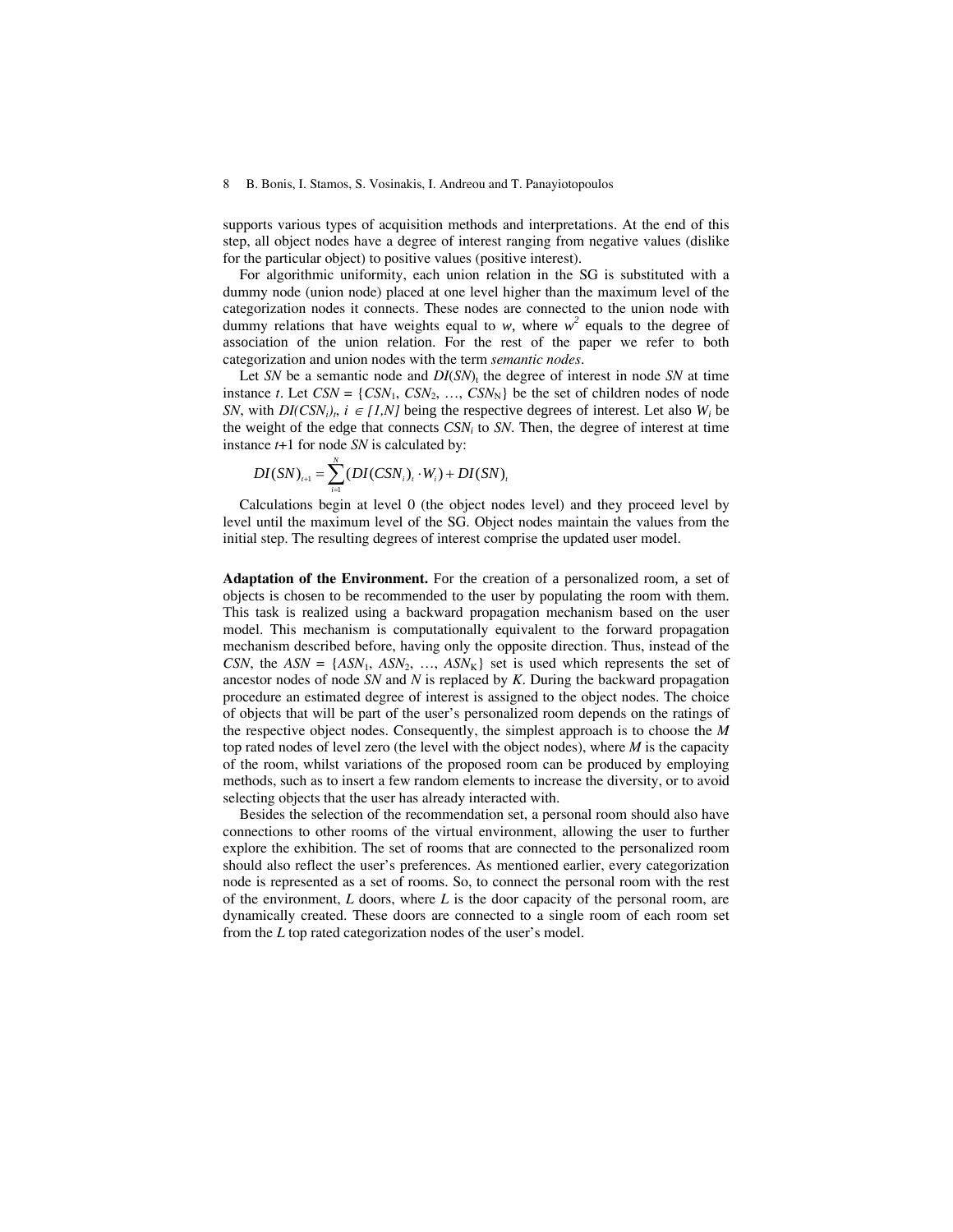### **2.4 Clustering: Formation of user communities**

In internet based applications, added grouping capabilities can promote the formulation of e-communities, thus increasing the sense of immersion in the virtual environment, enhancing communication opportunities, and satisfying the need for social interaction and awareness. To create a group of users with similar interests and preferences in the proposed framework, the user models must be compared. By assigning a unique index to every node of the SG, a user model can be taken as a numerical vector with each item being the degree of interest in the corresponding node. The dissimilarity between a pair of vectors can be computed using multidimensional Euclidean distance, and thus a group can be created based on distances smaller than a given threshold. This technique can provide satisfactory results in finding users with similar interests and presenting the respective personalized rooms to promote user communication. The user can choose a personalized room from a subset of recommended rooms, the owners of which have been clustered by the system, based on their interests.

## **3 Case Study: A Science Fiction Museum**

In order to assess the proposed framework, a Virtual Museum concerning sciencefiction movies, has been developed. It lets users navigate in thematically different rooms (e.g. containing characters, vehicles etc.), enter a personalized room with various exhibits that the user might enjoy, according to her interests, or enter online exhibitions of users with similar interests. The exhibition's content (3D models) has been created using external modeling tools and imported to the environment, while an authoring tool has been implemented to facilitate the process of construction, manipulation and maintenance of the SG and the system's database management. The authoring tool can be used by the designer of the virtual exhibition, effectively reducing the effort of creating all the needed elements. The Virtual Museum contains 87 exhibits with a SG consisting of 34 nodes distributed over 3 levels.

As the users navigate inside the virtual museum, they look at exhibits that fall inside their field of view. In order to perceive an exhibit, a user must be oriented towards it and be within a predefined distance. Furthermore, the users have the option of manipulating an exhibit, i.e. rotating it in order to gain a full perspective. Presentation of additional information concerning the exhibit is achieved through description pages in a provided panel. The users are also able to provide feedback about an exhibit by rating it and entering their personal message/comment. At the same time, users can view comments written by others, chat with them, observe their actions in the virtual space (via their avatars) and enter their personalized room.

The initial assumptions concerning user preferences are based on stereotypes related to the avatar gallery, and consequent interaction in the exhibition's space provides the appropriate degrees of interest for the profile update. Three types of interaction are monitored (ordered by the degree of influence upon the rating of an object, ascending):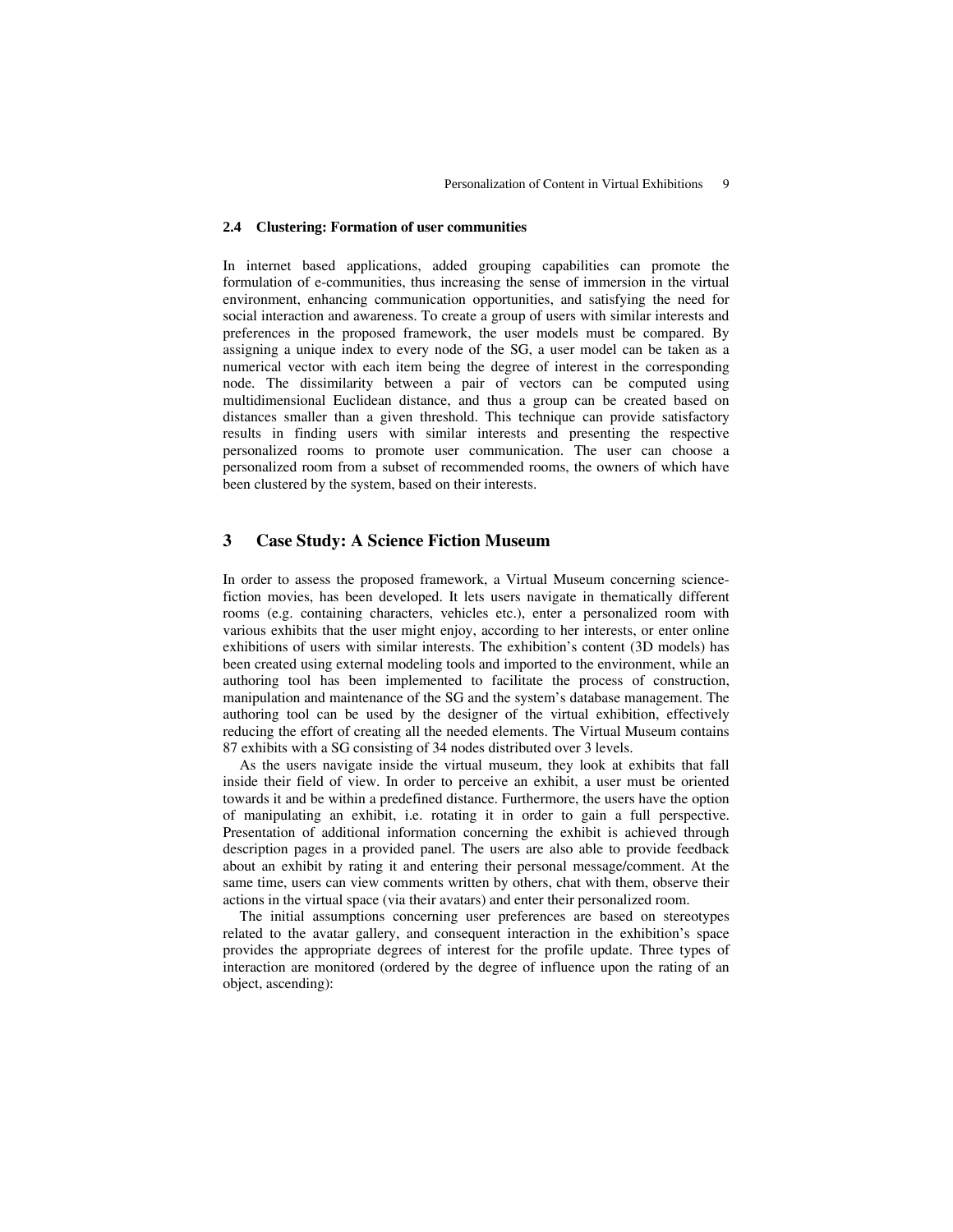- 10 B. Bonis, I. Stamos, S. Vosinakis, I. Andreou and T. Panayiotopoulos
	- *viewing time*: the time spent looking at an exhibit. It is considered that the more time the user looks at an exhibit, bounded by an upper limit, the more interested she is in it.
	- *manipulation of an exhibit*: interaction with an exhibit has a stronger impact than viewing time, as the user expresses her preferences more explicitly.
	- *commenting and rating exhibits*: users can write comments that others can read and rate the exhibits accordingly. There are three available rating values: positive, negative and indifferent, which can reveal the user's opinion directly.

User interactions produce degrees of interest that are used by the server to assembly the personalized room and to distribute its contents dynamically upon user request. Users have the added ability to be instantly transported to any exhibition room (including the personalized room), in order to access rapidly a desired category/exhibit room.



**Fig. 3.** A screenshot of the case study

The museum's 3D content is modeled in VRML and is loaded/rendered by the client application, which is implemented in Java, using the Java3D API. At the server side, the exhibition and user data were stored into an SQL Server 2000 database and their retrieval/manipulation is coordinated by the server application, implemented in Delphi programming language. The client-server communication is achieved with the use of TCP/IP sockets. Figure 3 presents a screenshot of the virtual museum application.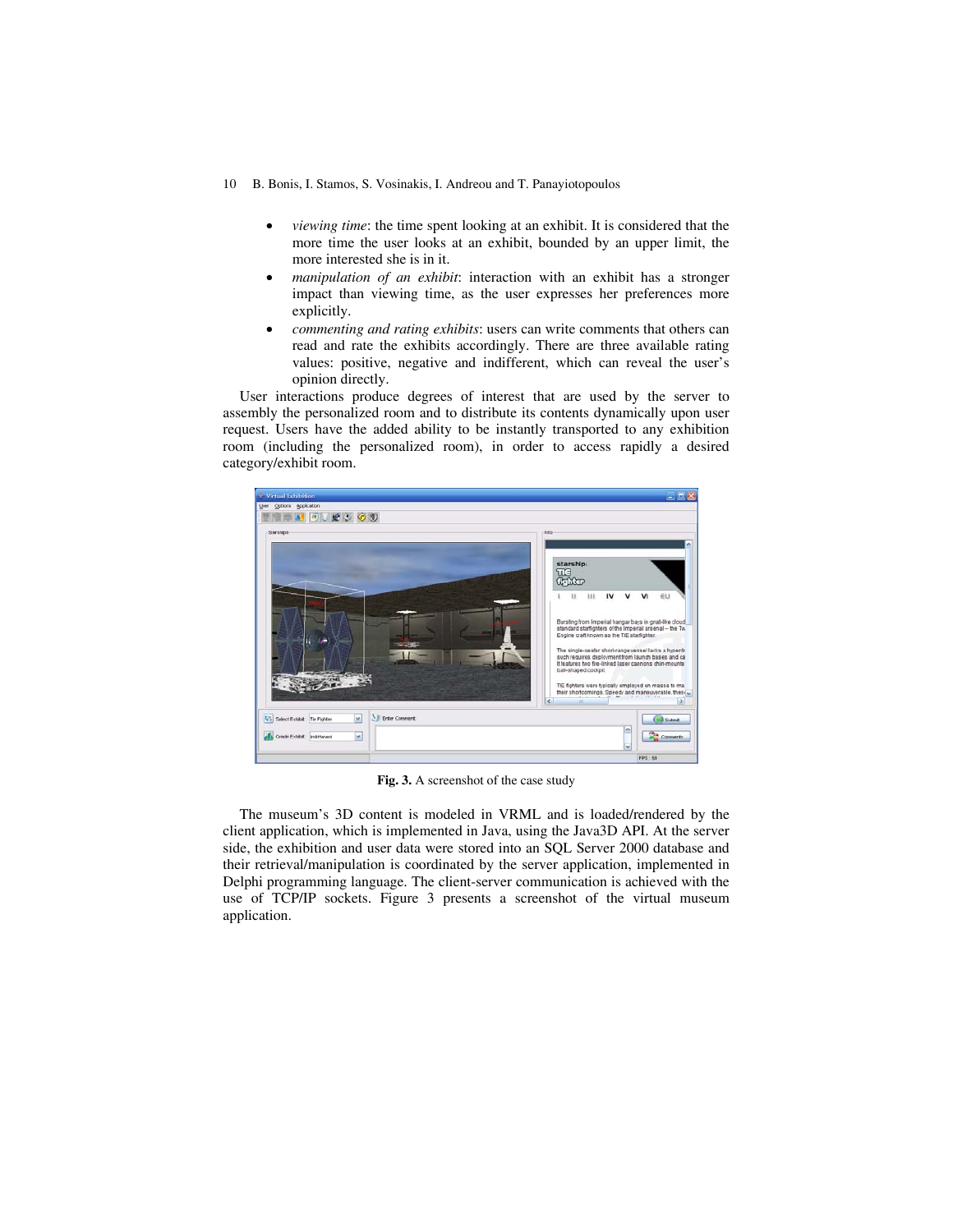## **4 User Evaluation**

In order to provide insight on the effectiveness of the proposed user modeling framework, a user evaluation has been conducted, using the aforementioned implemented system. A group of 20 users participated in the evaluation process, all of which were undergraduate students in the Computer Science department of the University of Piraeus. The users had to interact with the system and then fill out a questionnaire that was given to them. The degree of familiarity with 3D environments was almost uniformly distributed, with 11 participants stating that they had a fairly good experience in such environments, while 9 of them had almost never used a 3D application.

In the first step of the experiment process the user had to choose an avatar from the provided library, register into the system and state her opinion about the degree of representation by the avatar. After logging into the system, the user had to complete the main process of the evaluation, which included navigating in the personalized room, interacting with the recommended objects and finally navigating through the rest of the exhibition for a short period of time, interacting with other objects of interest. Every object in the personalized room had to be marked in the questionnaire as known or unknown to the user and to be rated in a scale of -3 (total dissatisfaction) to 3 (total satisfaction). This evaluation process was repeated three times, while the system was adapting her user model, based on the user interaction with objects. At the end of the evaluation, the participant was asked to rate her experience with the system, and write down comments.

Following discussions with the participants and analysis of their written comments indicated that the quality of the rendered graphics and models is an important factor in object rating and therefore it affects total user experience, i.e. a visually appealing, high-resolution model is more interesting than a low-resolution model with poor quality textures. Additionally, the quality of navigation (smooth movement, collision detection etc.) and the interaction capabilities of the objects significantly influenced user opinion. Several users stated that if the aforementioned factors were improved, the total system rating, which was formulated in a scale of 0 to 5 at an average of 3,65, would probably be higher. Overall, the experience gained during the conducted user evaluation, indicates that intrinsic characteristics of dynamic 3D exhibitions have an important impact on user satisfaction about the set of the recommended objects.

The analysis of the questionnaire showed that 66,85 % of the recommended object ratings were positive, 18,82 % were negative and 14,33 % were neutral, whereas the average positive rating was 2,12 and the average negative was -1,85. Although these are preliminary results, it can be inferred that the contents of the personalized room have matched user preferences to a satisfying degree. Additionally, user satisfaction by the object recommendations has improved from the first round of the evaluation to the last by an average factor of 10,47%. This improvement, although small, was considered satisfactory by the authors, as the duration of the interaction periods was small and object recommendations are implicitly influenced by the initial collection of objects contained in the personalized room, during early user interactions with these objects.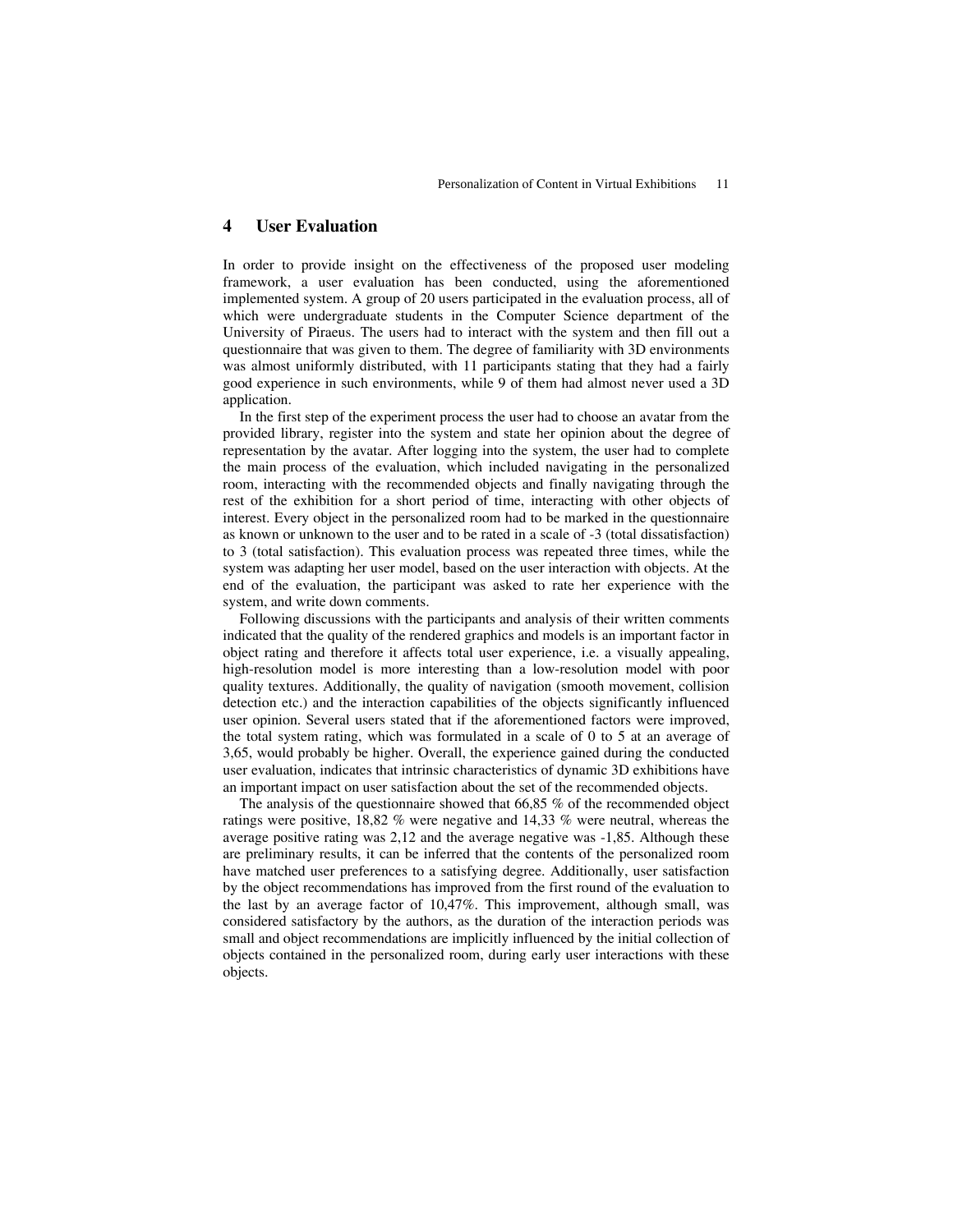## **5 Conclusions and Future Work**

This paper presented a user-oriented framework for designing and implementing virtual exhibition environments. Implicit generation and adjustment of user models allows applications that are based on this framework to dynamically adapt content presentation to user interests and preferences, based on user stereotypes and prior interaction of users with exhibits. A semantic graph is used as a basis for both content categorization and user modeling. This semantic representation of content enhances presentation capabilities and simplifies the alteration and/or extension of existing environments. Additionally, it is possible to detect similarities among user models, leading to the formulation of user interest communities. A case study i.e. a virtual museum application has been implemented, in order to gain insight about the effectiveness of this approach. A user evaluation of this case study produced favorable feedback towards the application of this framework in virtual exhibitions and virtual content presentation systems in general.

In the future, the authors are planning to fine grain the proposed framework, through the development of more complex case studies, in order to better evaluate the user modeling process. Another objective for the research team would be to provide an open-ended platform for virtual reality content presentations thus promoting researcher, developer and designer cooperation in the field. Finally, an ongoing extension of this work is to enrich the framework by allowing users to customize their personal space, thus providing stronger feedback on the quality of their user model.

## **References**

- 1. Lepouras,. G., Charitos, D., Vassilakis, C., Charissi, A., Halatsi L.: Building a VR-Museum in a Museum. Proc. of VRIC Virtual Reality International Conference (2001).
- 2. Su, C.J., Yen, B., Zhang, X.: An Internet Based Virtual Exhibition System: Conceptual Design and Infrastructure. Comp. and Ind. Engineering, Vol.35, no.3-4 (1998) 615–618.
- 3. Ciabatti, E., Cicnoni, P., Montani, C., Scopigno, R.: Towards a Distributed 3D Virtual Museum. Proc. of Working Conference on Advanced Visual Interfaces, Italy (1998) 264– 266.
- 4. Patel, M., White, M., Walczak, K., Sayd, P.: Digitization to Presentation Building Virtual Museum Exhibitions. Proc. of Vision Video and Graphics (2003) 1-8.
- 5. Vinson, N.G.: Design Guidelines for Landmarks to Support Navigation in Virtual Environments. Proc. Of CHI'99 (1999) 278–285
- 6. Modjeska, D., Waterworth, J.: Effects of Desktop 3D World Design on User Navigation and Search Performance, Proc. of IEEE Information Visualization (2000) 215–220.
- 7. Mukherjee, R., Sajja, E., Sen, S.: A Movie Recommendation System—An Application of Voting Theory in User Modeling. User Modeling and User-Adapted Interaction, Vol. 13 (1- 2) (2003) 5–33.
- 8. Mobasher, B., Cooley, R., Srivastava, J.:Automatic personalization based on web usage mining. Communications of the ACM, Vol 43, No 8 (2000).
- 9. Eirinaki, M., Vazirgiannis, M.: Web Mining for web personalization. ACM Transactions on Internet technology, Vol 3, No 1, (2003) 1-27.
- 10.Schafer, J. B., Konstan, J. A., Riedl, J.: E-Commerce Recommendation Applications. Data Mining and Knowledge Discovery 5 (2001) 115–153.